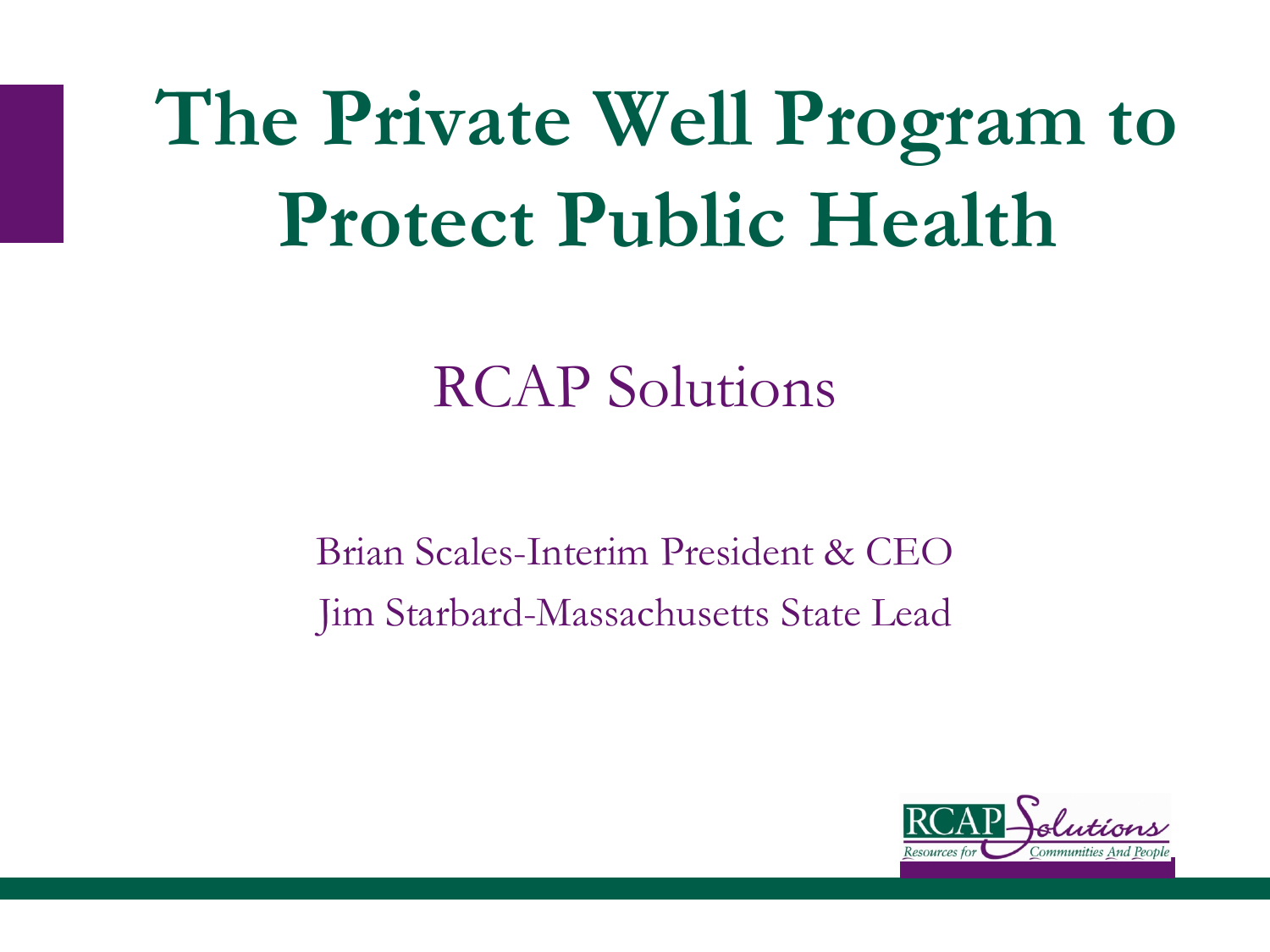

**RCAP National Office** 1701 K St. NW, Suite 700 Washington, D.C. 20006 **www.rcap.org**

**Western RCAP** Rural Community Assistance Corporation **www.rcac.org**

**Midwestern RCAP** Midwest Assistance Program **www.map-inc.org**

**Southern RCAP** Communities Unlimited **www.communitiesu.org**

**Great Lakes RCAP** Great Lakes Community Action Partnership **www.glcap.org**

**Southeastern RCAP** Southeast Rural Community Assistance Project **www.sercap.org**

**Northeastern RCAP** RCAP Solutions **www.rcapsolutions.org**

"Improving Rural Quality of Life"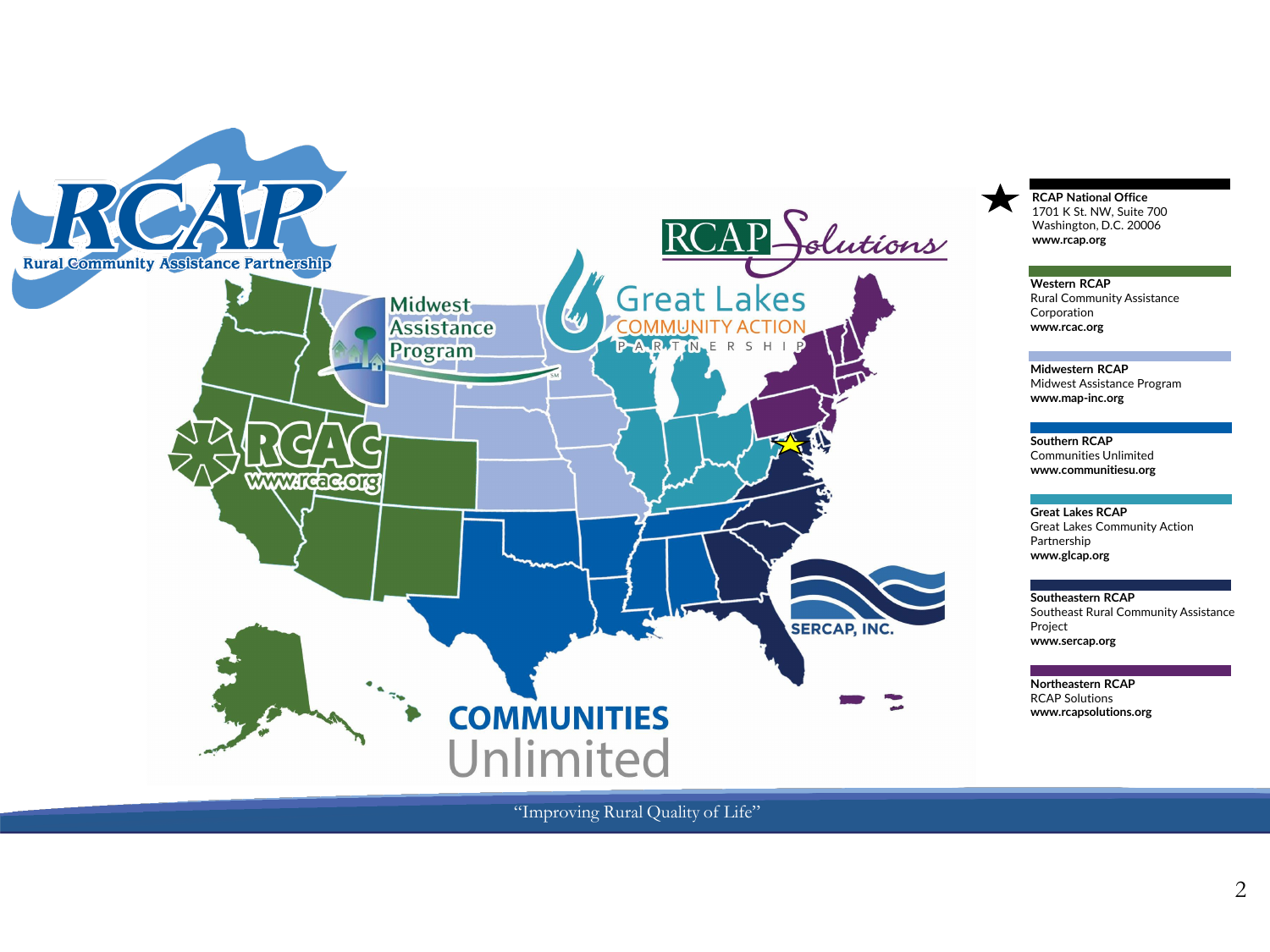**The Private Well Program to Protect Public Health**

- 5-year grant
- Goals
	- Educate Private Well owners on wells & testing
	- BOH local regulation implementation/update
	- Technical Assistance & Sampling for well owners
	- **Ultimate Goal**-Statewide Minimum Private Well Standards

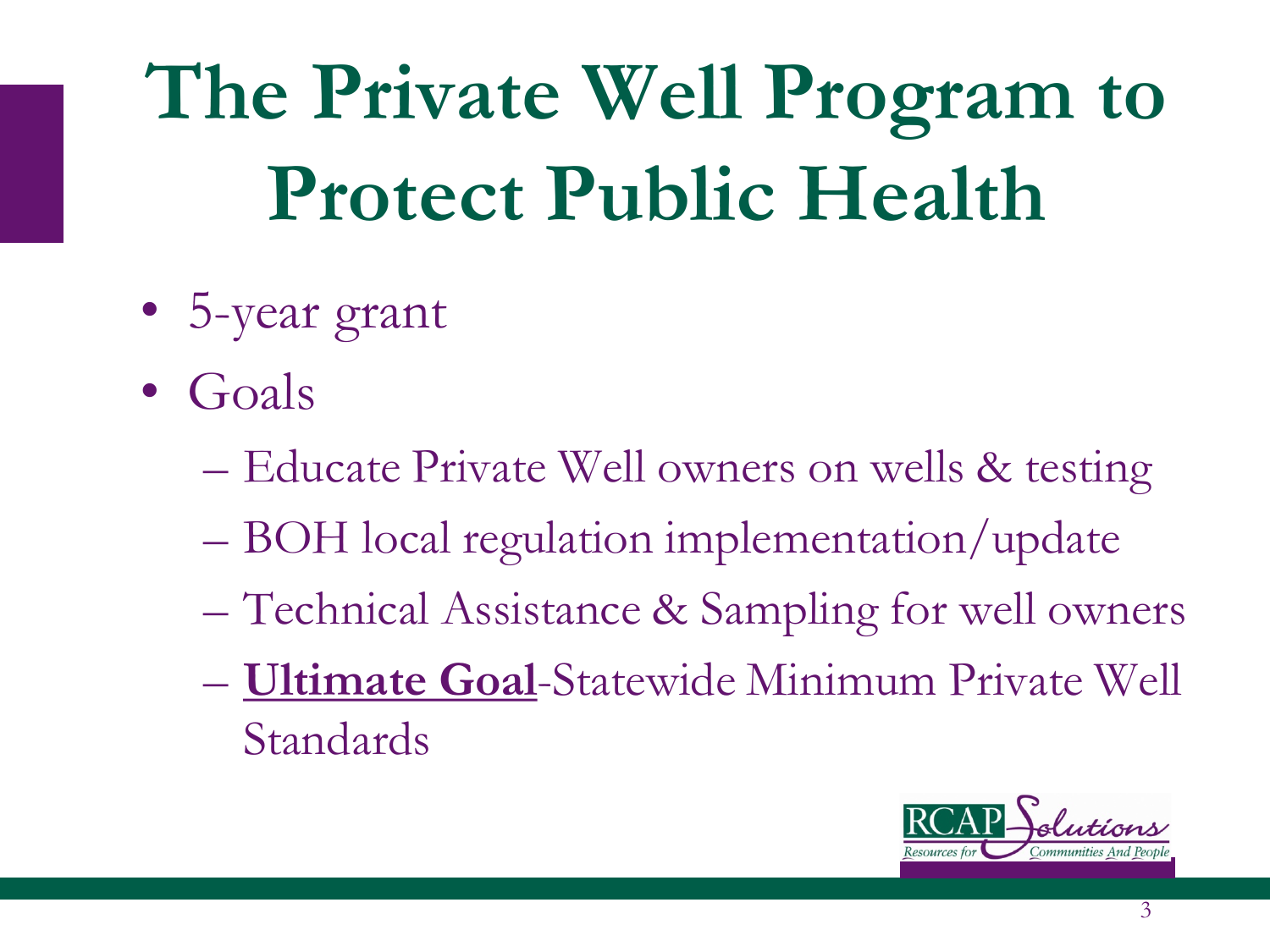### #WhatsInYourWellWater



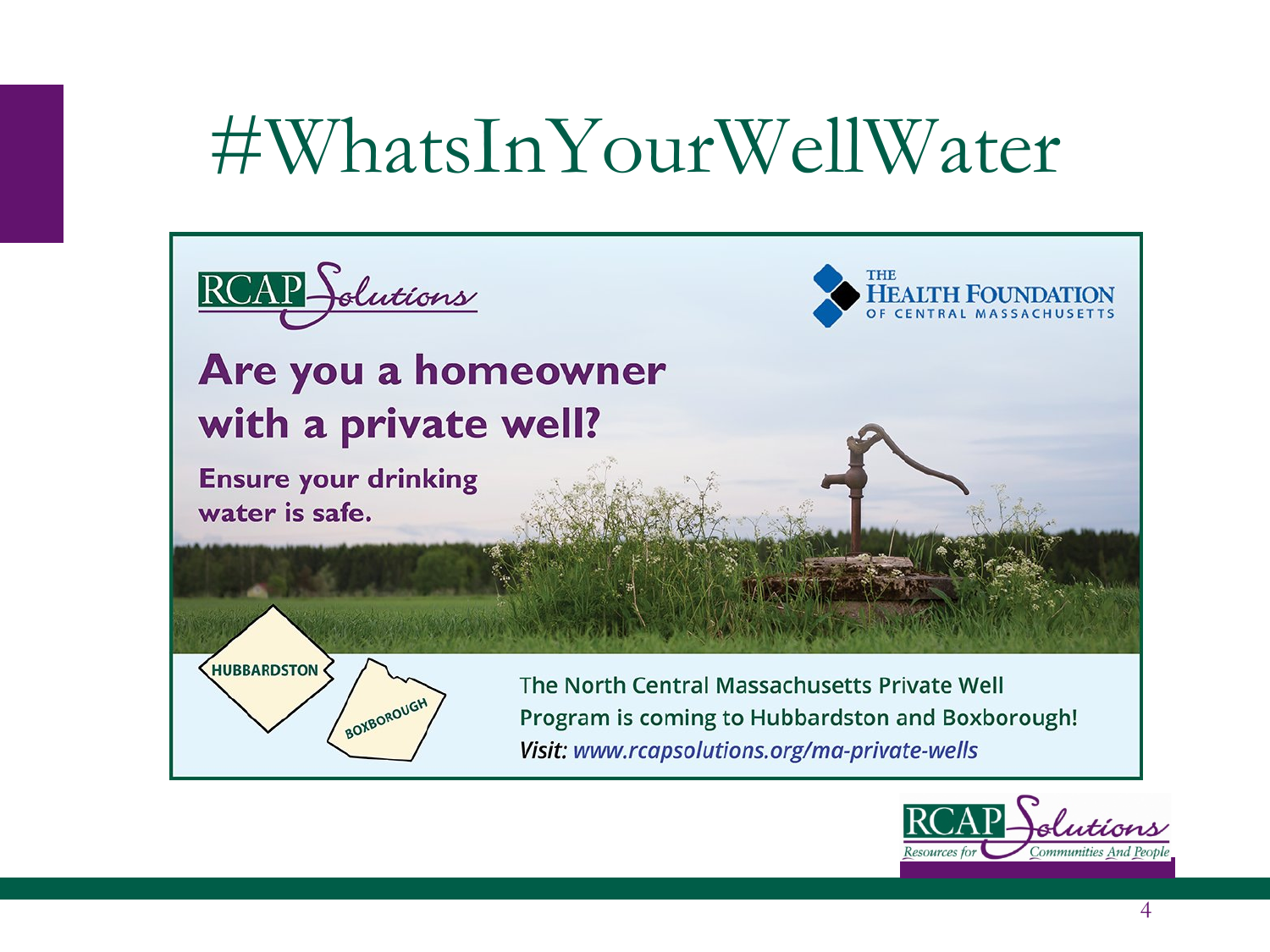### Leadership Team









Resources for

Communities And People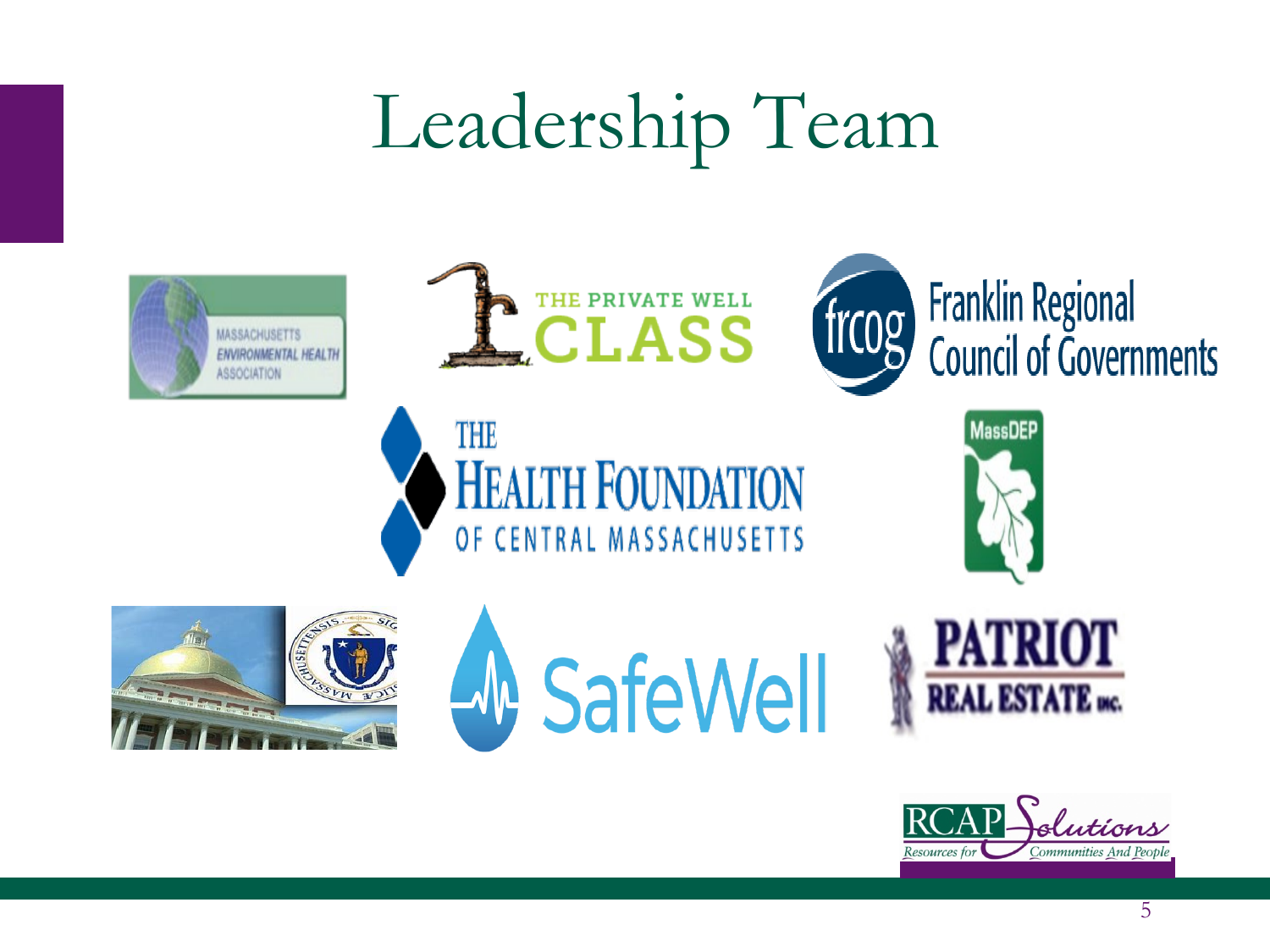## Advisory Team









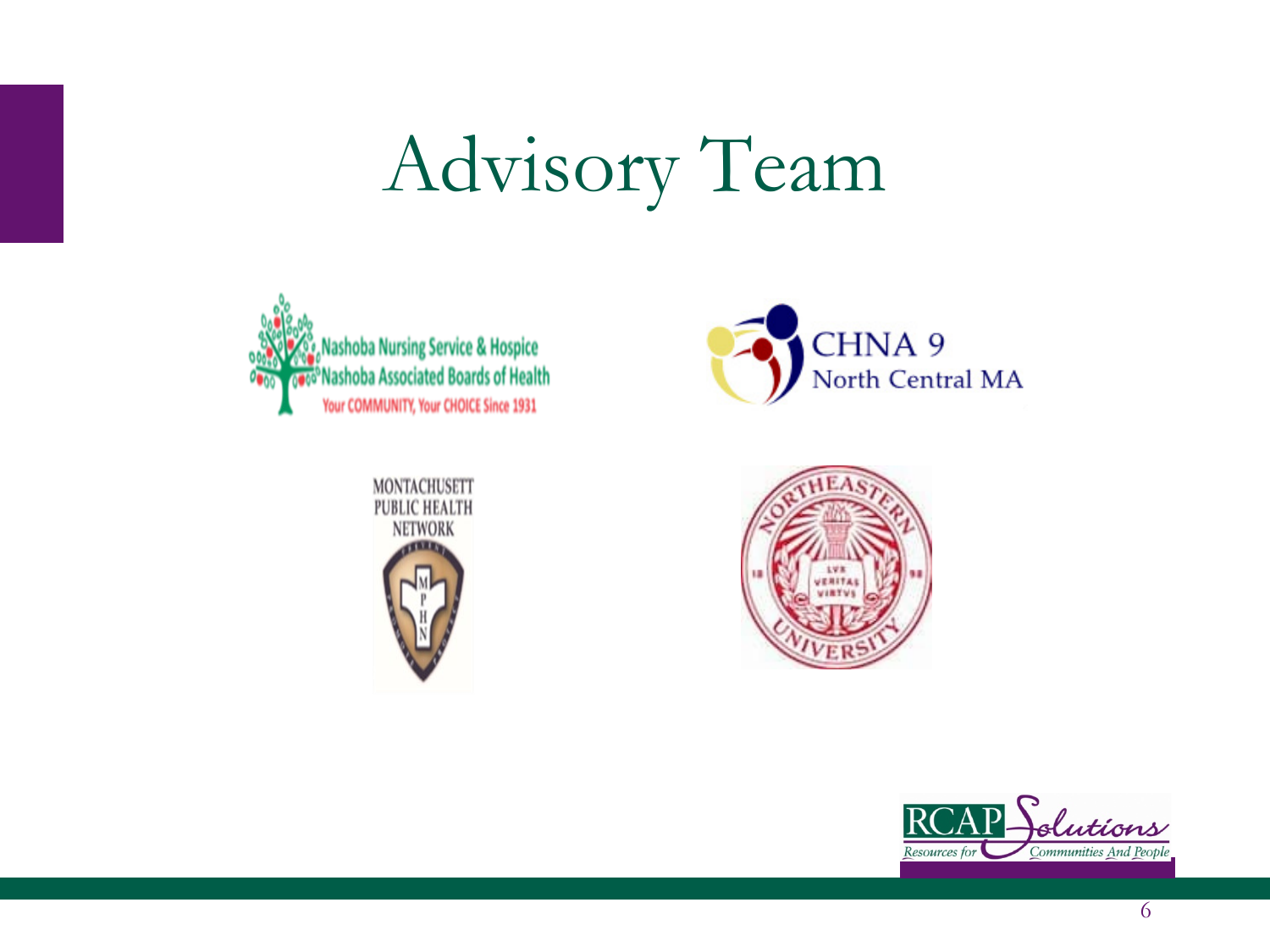### 2020 Field Work

- Samples Taken: 21
- Samples Flagged by lab: 12 (57%)
- Samples not Flagged by lab: 9 (43%)

### Including: E Coli, TC+, Arsenic & Lead



7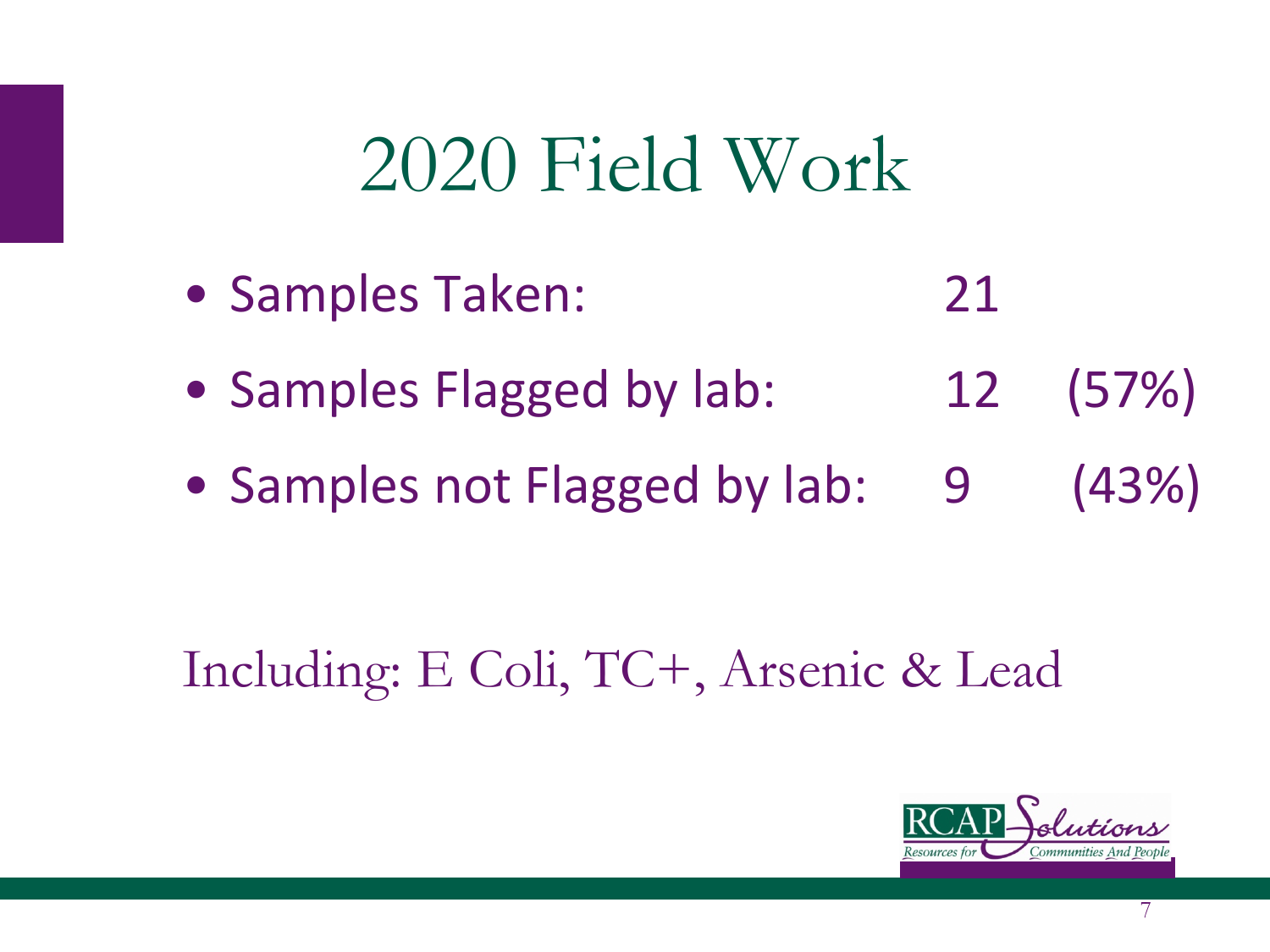### Pilot Year-2021

- 6 of the target communities to focus on – Berlin, Bolton, Boxborough, Hubbardston, Princeton & Sterling
	- 2 Towns at a time
- Based on:
	- Interest from 2020
	- Community primarily uses PW's
	- 3 from each Health District

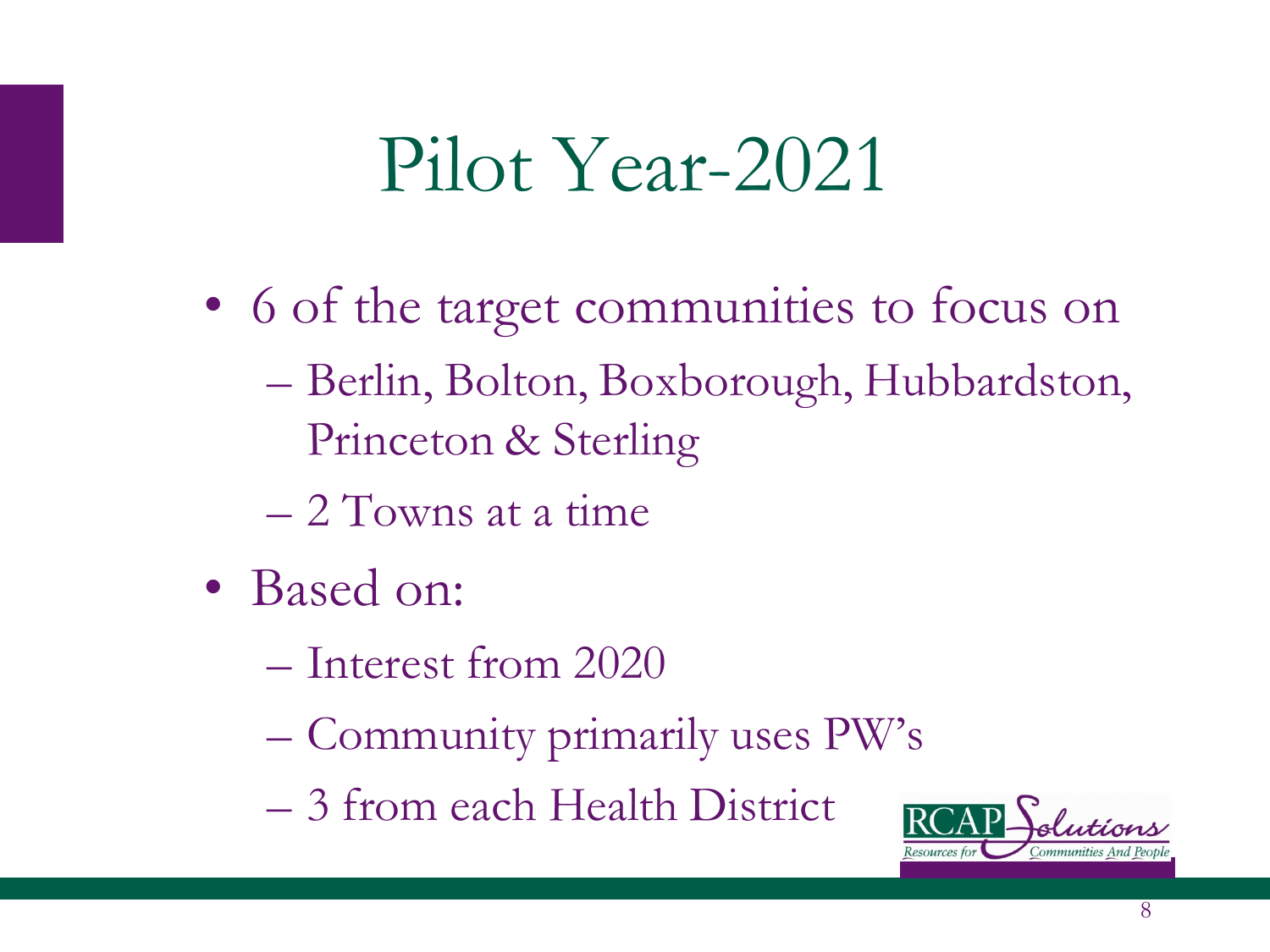### **North Central Massachusetts Private Well Program**

*Sampling Results*

### **Combined**

240 Tests back from Lab

### *Primary Standards (Health Based)*

43 Have levels of contaminants exceeding MassDEP public drinking water health-based limit -18%

197 Have no levels of contaminants exceeding MassDEP public drinking water health-based limit -82%

### Primary Standards exceeded:

- Arsenic-24
- Radon-12
- Manganese (above .3)-6
- Uranium-5
- $\bullet$  E Coli-2

### *Secondary Standards*

123 Have levels of contaminants exceeding Primary and/or Secondary Standards-51%

117 Have no levels of contaminants exceeding Primary and/or Secondary Standards 49%

### Secondary Standards Exceeded:

- $\bullet$  PH-45
- Total Coliform Bacteria-34
- Manganese-24
- Chloride-11
- Iron-8
- Color-3
- Odor-2
- Copper-1
- Flouride-1

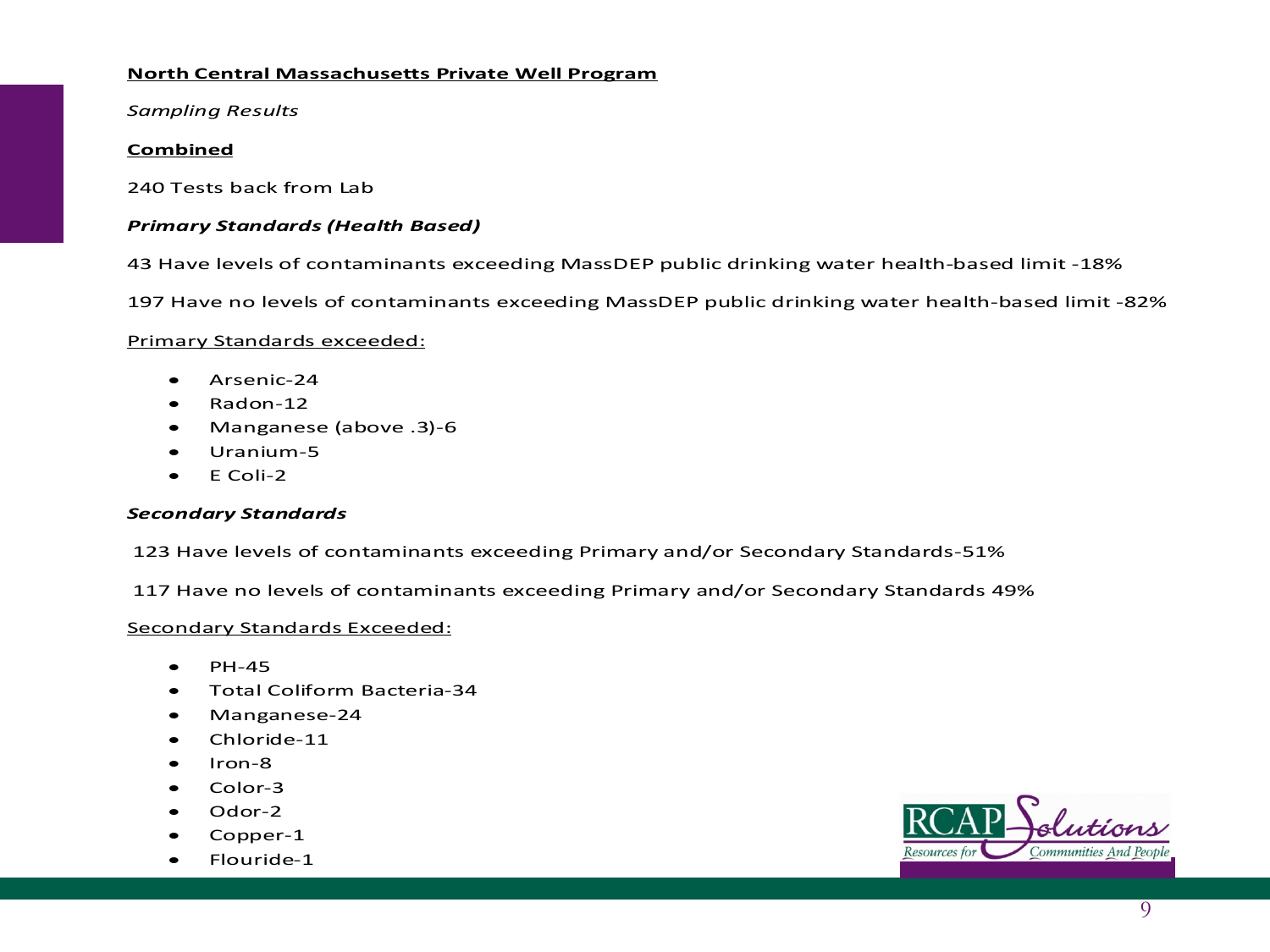### Public Water Systems vs Private Wells

- 2021 Comparison
	- 18% exceedance rate for Health Based Standards in Private Well Sampling
		- With TC+ exceedance is  $27\%$
	- MASS DEP reported an average of 4.5% exceedance of Health Based Standards in Community PWS's

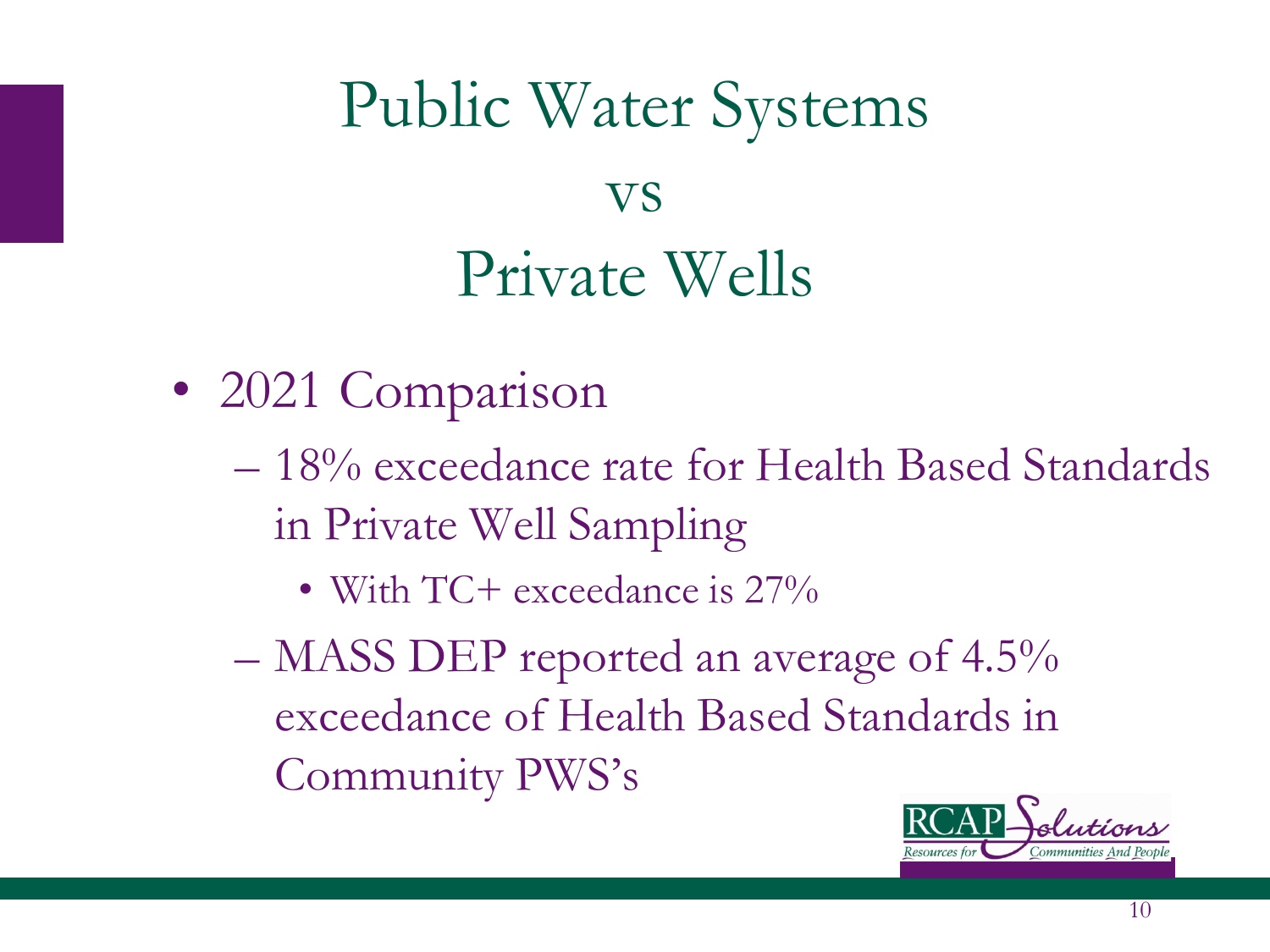# Private Well Legislation

- Private Well Legislation filed late 2021 ([SD.2667 /](https://malegislature.gov/Bills/192/SD2903) [HD.4693](https://nam04.safelinks.protection.outlook.com/?url=http%3A%2F%2Fem.networkforgood.com%2Fls%2Fclick%3Fupn%3DVAGGw4zHikj3d-2F5242H3ZkB44vbSKMoIUpwz1EeSaoFGMvL1Lj4Fj06FpUzNySyciA9wOktbVbPE3gymJDHWZg-3D-3DIIar_9vqTDcbMflqGb7M3pS8B0dQpMwI6xDbkKPg72sawcvnY-2BBUzmETpGPbCJ-2BG2ncgkUwogs23m6-2BfKaZ867-2Fo-2FLbF9KXhqcrC253dDGmaol9YfiOLhshj4mFltGj3mzC-2Fbnu5QfGEVMUuEjfOBjK9aHUxNgWs3L76dAJOzYTIN-2Bsapq7be72dxOip4ZZz2LKPdG33LOJZgyX9tMHdj8yTFJWi5K6BJja-2F-2FSt-2FUlge3SwU-3D&data=04%7C01%7Cadrozd%40rcapsolutions.org%7Cc5e136e618404bd26e6608d9e0fe59e9%7C2cbe620f8ba9444e8219fe45963d1831%7C0%7C0%7C637788205331828331%7CUnknown%7CTWFpbGZsb3d8eyJWIjoiMC4wLjAwMDAiLCJQIjoiV2luMzIiLCJBTiI6Ik1haWwiLCJXVCI6Mn0%3D%7C3000&sdata=vLeasrEp0wgjA4qnqiwrako3d%2FytHjlHZwdIe1z2TsY%3D&reserved=0))
- Gives MASS DEP Authority to write a state-wide private well code
- Enforcement by MASS DEP & Local BOH

![](_page_10_Picture_4.jpeg)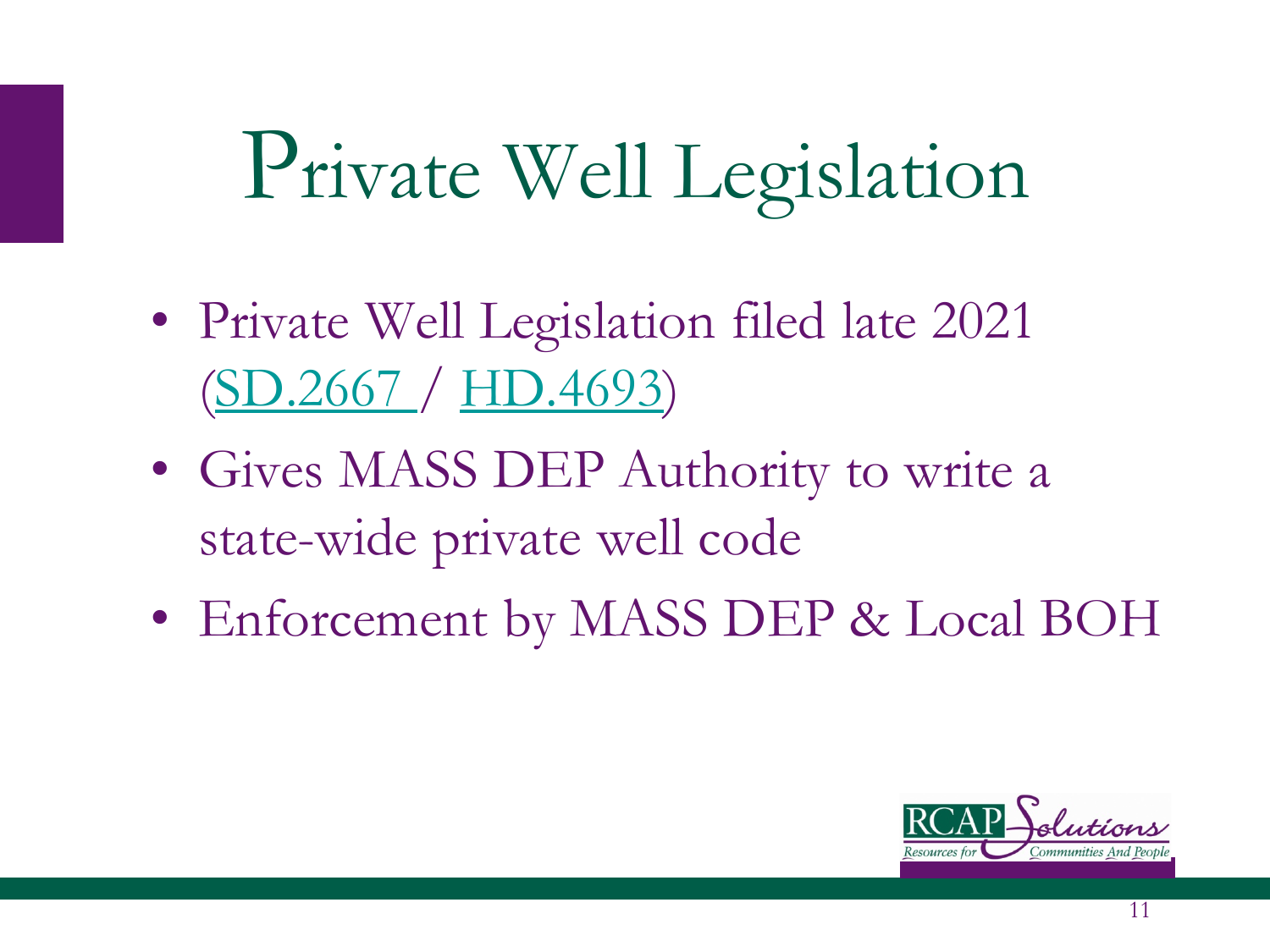### Financial Assistance

- Loans/grants could assist low-income homeowners
	- E.g., Mass Housing Septic System Repair Loan program, USDA Rural Development
- Additional funding, resources, and training may be needed for MASS DEP and local BOHs

![](_page_11_Picture_4.jpeg)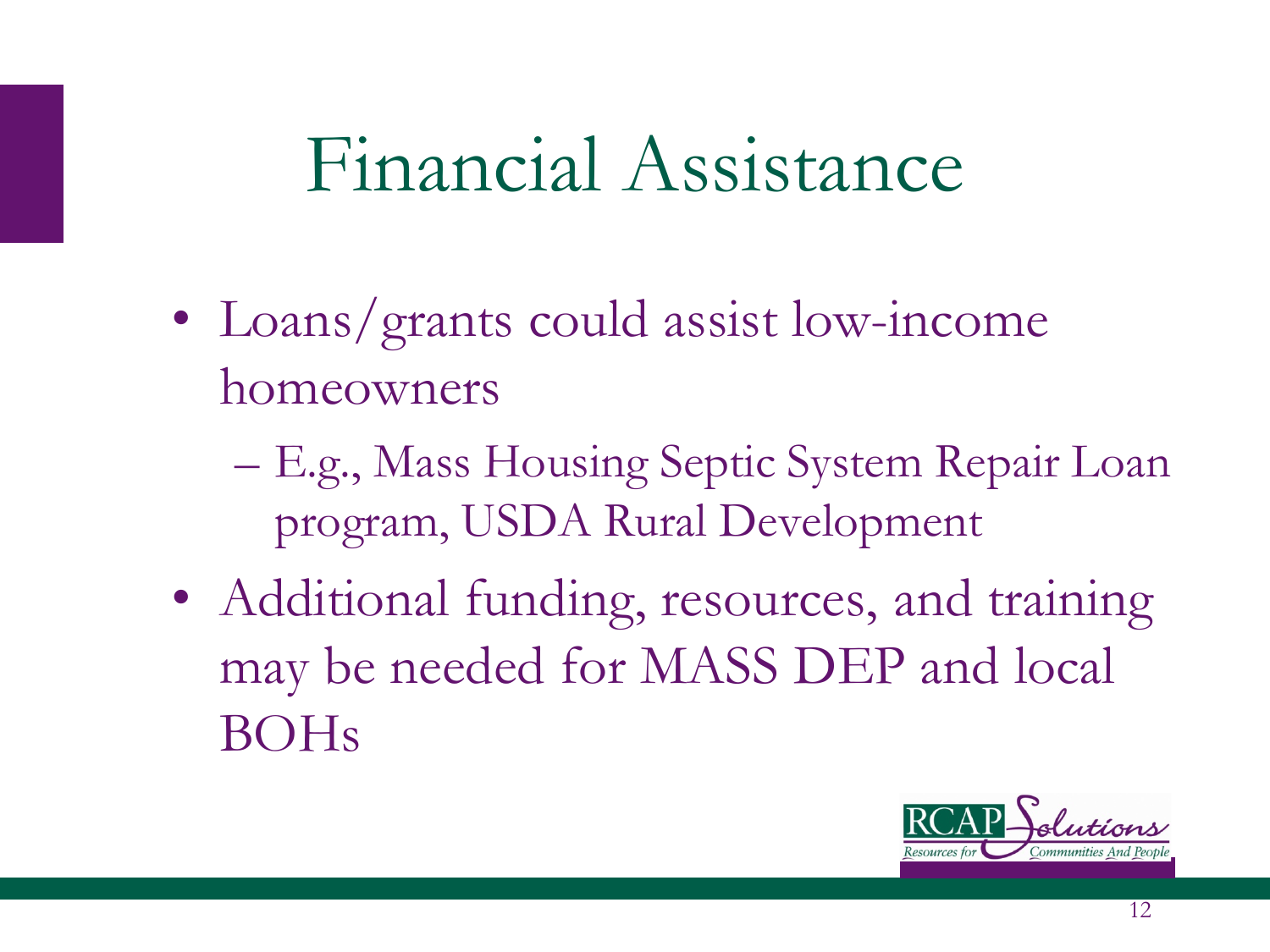# 2022-ImplementationYear

- Lobbying & Advocating for bills to be passed
- Sampling in 6 towns state-wide, 40 samples per community (TBD towns)
- Expansion of Leadership & Advisory Teams

![](_page_12_Picture_4.jpeg)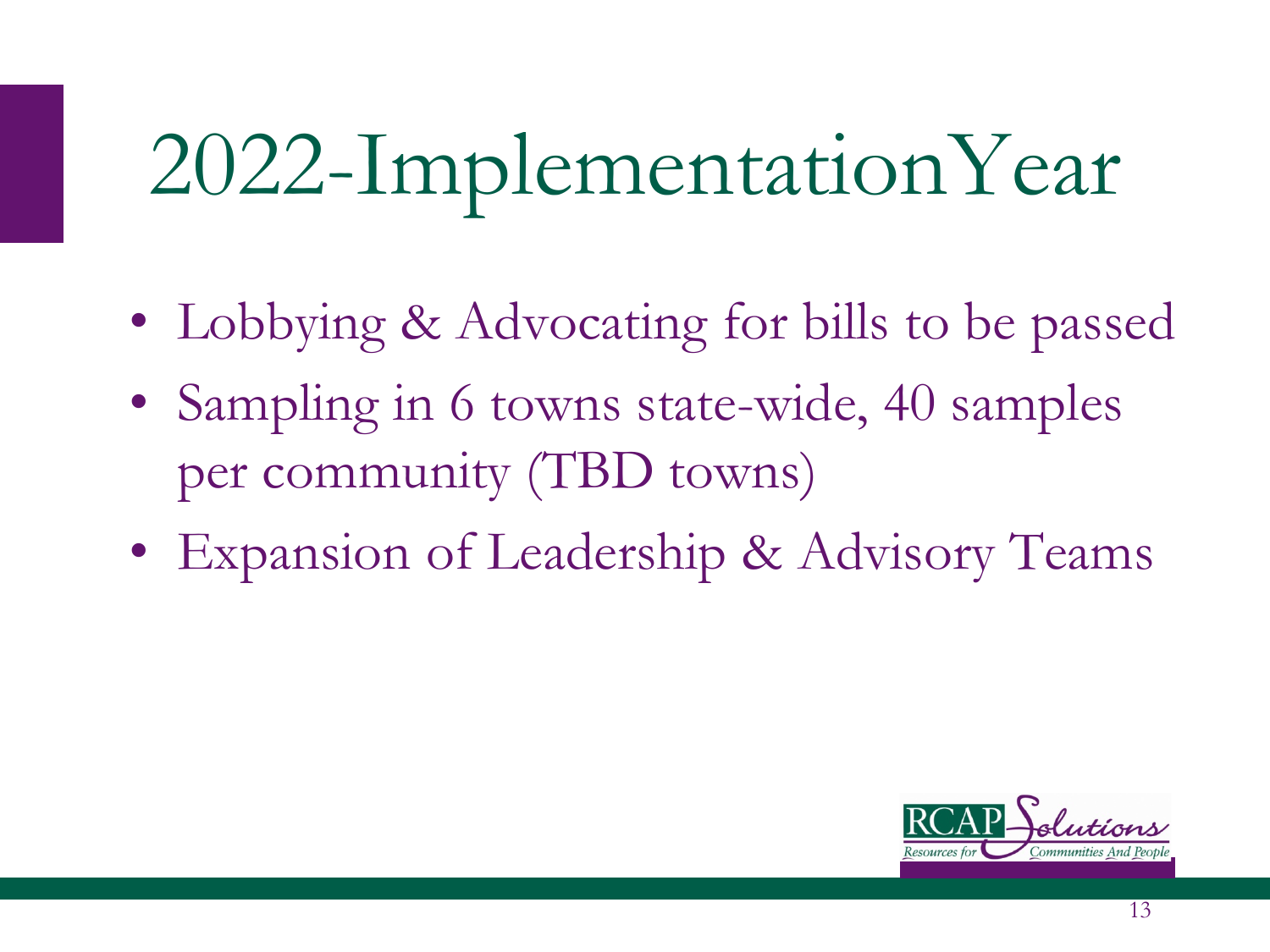### More Information & Questions

• [www.rcapsolutions.org/ma-private-wells/](http://www.rcapsolutions.org/ma-private-wells/)

• Jim Starbard, MA State Lead – [JStarbard@RCAPSolutions.org](mailto:JStarbard@RCAPSolutions.org)  $-$  (978)-502-0227

![](_page_13_Picture_3.jpeg)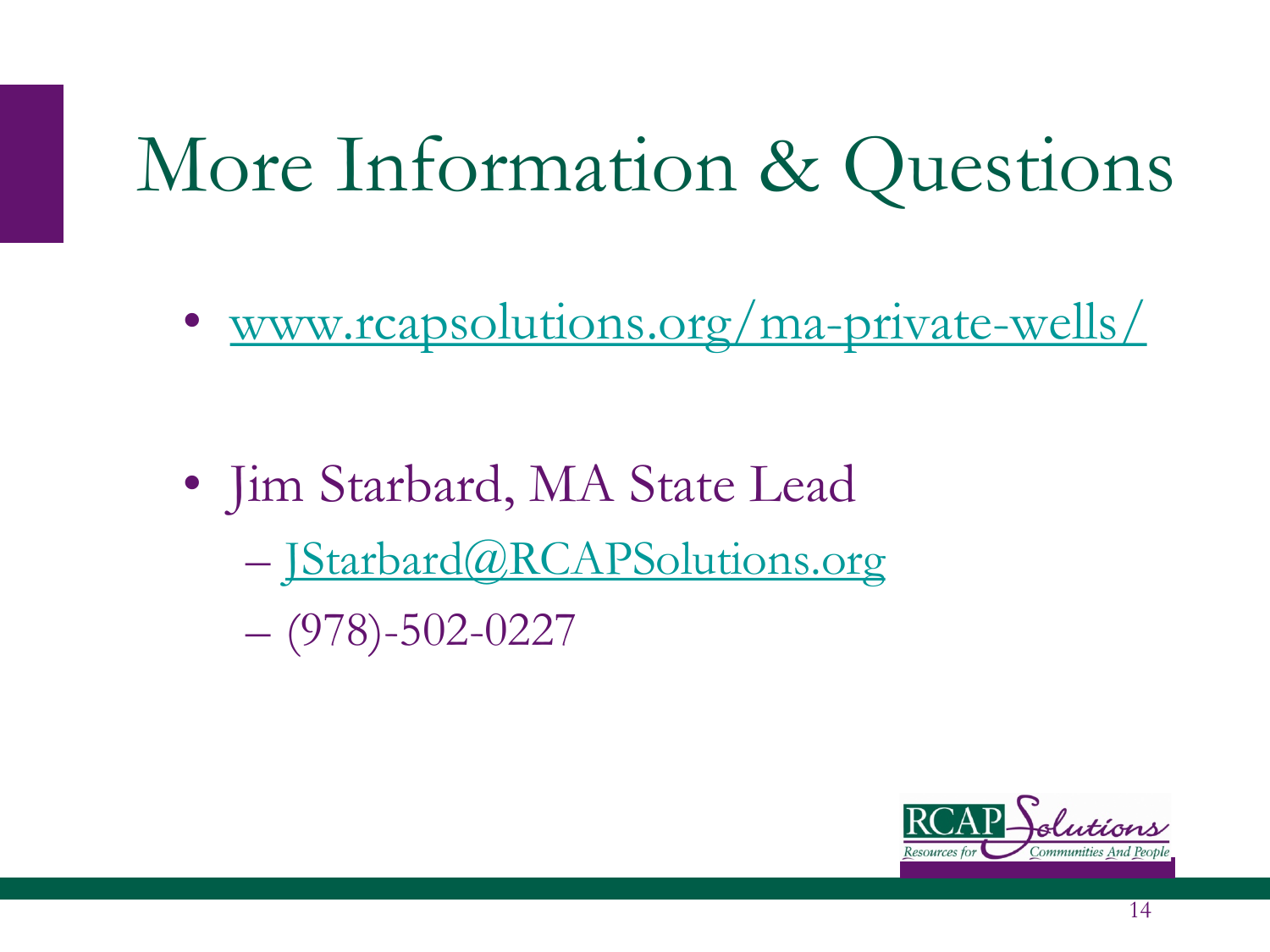# Want to Support Legislation

"An Act Promoting Drinking Water Quality for All"

[www.whatsinyourwellwater.org](https://oneclickpolitics.global.ssl.fastly.net/messages/edit?promo_id=16145)

![](_page_14_Picture_3.jpeg)